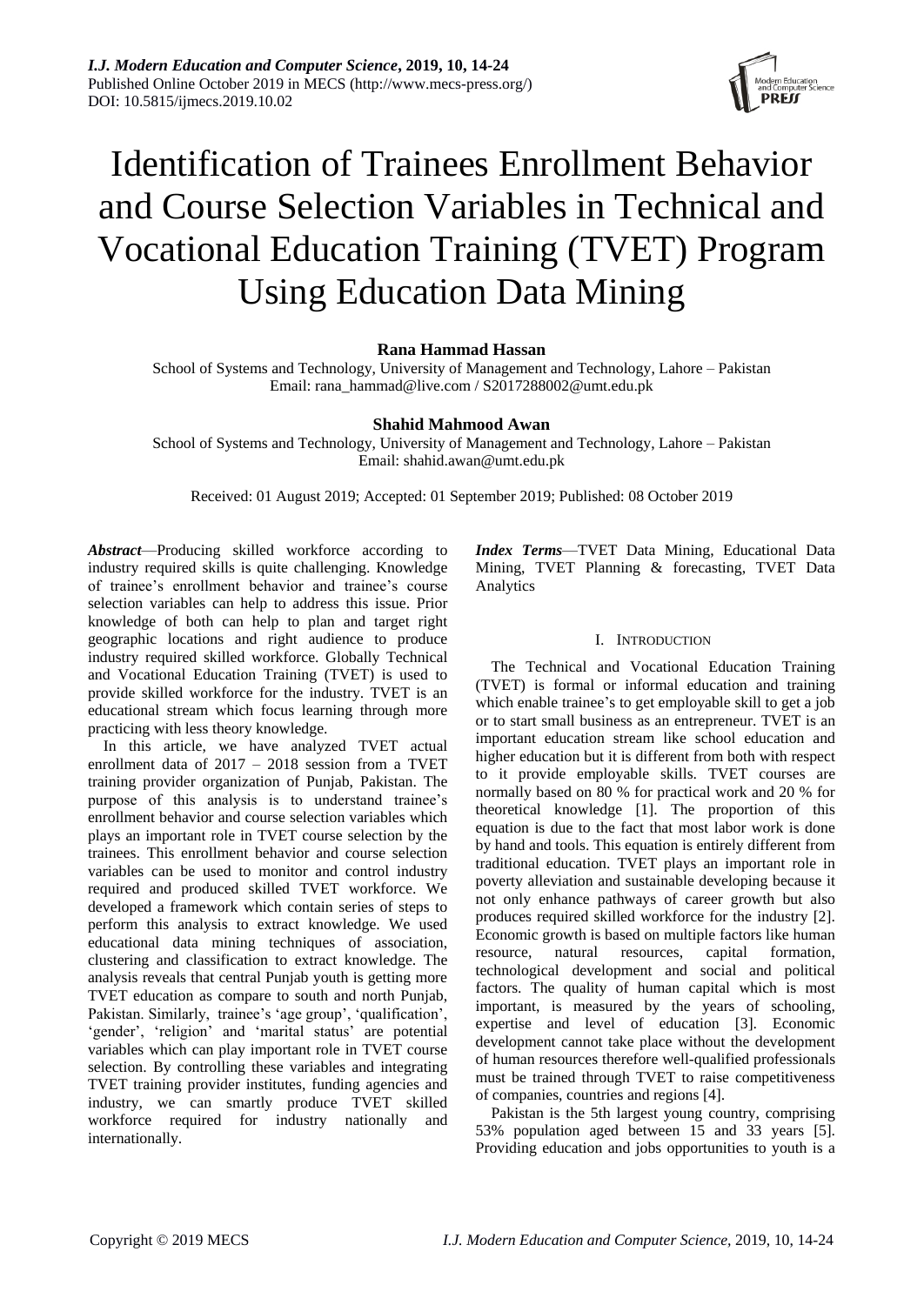major challenge for Pakistan. It has been suggested for Pakistan's sustainable economy to maintain a good balance between TVET work force demand and trained labor supply [6] . This factor lead towards the need of proper TVET planning and supply of skilled workforce according to the industry requirements and job forecasting. Pakistan National TVET Policy 2018 [7] highlight that only 0.7 % of people aged between 15 - 24 years have access to TVET trainings in public institutes. A Pakistan TVET sector comparative analysis [8] estimates that there is a need to train 950,000 skilled workers annually whereas entire Pakistan TVET sector training capacity is 350,000 trainees per annum. These statistics demand that there is immense need to not only enhance TVET training opportunities but also use existing TVET training capacity smartly so that industry required skilled workforce can be produced in an economical and efficient way.

Data mining in education is known as Education Data Mining (EDM). EDM deals with the application of data mining tools, methods and techniques on the data related to education [9]. Data science is Knowledge Discovery in Databases (KDD) and Data Mining (DM) is its sub-topic. KDD is a process of finding knowledge in data emphasizing high level data mining methods [10]. KDD is big building block of fostering interfacing between different fields with the goal to identifying knowledge in data. A 10 years survey [11] of EDM concludes that EDM has extensively been used to explore in (i) student modeling (ii) decision support systems (iii) adaptive systems (iv) evaluations (v) scientific inquiry.

Research has successfully been focused in higher education and school education to explore knowledge in recent past. There is need to use EDM to explore knowledge in TVET education as well. EDM helps in discovering patterns and relations using machine learning, statistics and database systems. EDM techniques of association, clustering and classification are applied in this case study to explore knowledge of trainee's enrollment behavior and course selection variables which further can be used in TVET workforce planning, monitoring and forecasting.

Dataset in this case study has been used from actual enrollment data of TVET training provider of Punjab, Pakistan. An analytical framework based on Cross-Industry Standard Process for Data Mining (CRISP) is used for KDD. This framework include processes of business understanding, data preparation / understanding, input preprocessed data, apply EDM algorithms to extract knowledge of TVET course selection variables and enrollment behavior. Initially data was extracted from Academic System database and after preprocessing it was exported into single Microsoft Excel file for applying EDM techniques. Data visualizations techniques of EDM were used to explore insight of the dataset. After getting insight of dataset using data visualization, "age" numerical variable was converted into categorical variable of "age groups". The categorical variable "age group" was further used in applying EDM techniques. After preprocessing of data, EDM technique of

association using frequent itemset and association rules algorithms are applied. Later, hierarchical clustering was applied to explore similar groups of the dataset. Finally, EDM classification techniques were used through Decision Tree, Random Forest, Neural Network and Naïve Bayes algorithms to find groups / classes of the dataset. EDM algorithm results have been shown using appropriate data visualizations techniques like graph, bar chart, scatter plot, boxplot, nomogram and Pythagorean. Based on data mining techniques applied and knowledge extracted enrollment behavior was learned that more graduates in Central Punjab are getting TVET education as compare to north and south Punjab. Similarly, trainee's 'age group', 'qualification', 'gender', 'religion' and 'marital status' are potential variables which play important role in TVET course selection.

This paper is organized as follows: Literate Review section include details about related work. The Materials & Method section brief about analytical framework used in this research and series of steps of analytical framework applied to extract knowledge of TVET enrollment behavior and course selection variables. Finally, conclusion and discussion section brief about summary of the research performed, results, limitations and future directions.

## II. LITERATURE REVIEW

In this section, novel works from existing similar literature have been summarized. The objective of literature review is to study similar education research / case studies who have deployed EDM techniques to extract knowledge and this knowledge has been further used to improve teaching learning environment, to understand and improve student performance, used in making predictions, and extracting various variables and factors to improve systems and process. Data mining is a business analysis process of applying descriptive techniques, reporting and business rules on large dataset to find anomalies, patterns and correlations [12]. A study [13] reveals that EDM methods can help in deep quantitative and qualitative analysis for graspable and actionable knowledge for learners and teachers. A 10 years survey [11] concludes that EDM exploration can be categorized into five groups. These groups includes (i) student modeling (ii) decision support systems (iii) adaptive systems (iv) evaluation and (v) scientific inquiry. Literature review is categorized in education streams of school education, higher education, and TVET education.

EDM has successfully been used in higher education to get insight knowledge to resolve educational and administrative problems [14,15,16]. Knowledge in these case studies have been extracted using EDM techniques of association, clustering, and classification through various algorithms. Results have helped to improve student's performance, instructor's lectures delivery mechanism, and student's behavior. A 17 years review and synthesis from year 2000 to year 2017 [17] concludes that EDM in higher education has successfully been used in four dimensions. These dimensions includes computer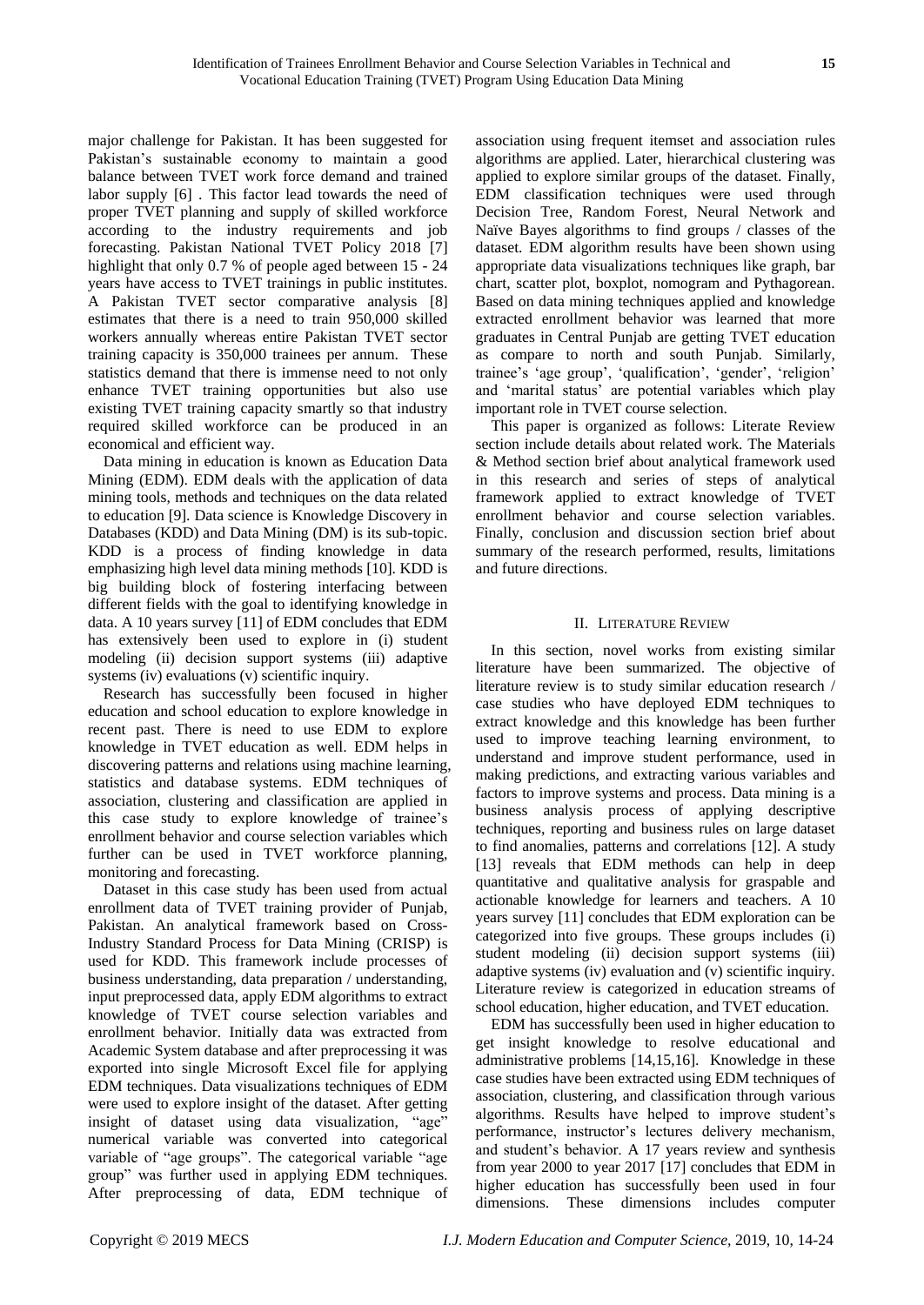supported learning analytics, computer supported predictive analytics, computer supported behavioral analytics and computer supported visualization analytics. Thus EDM has helped in higher education successfully.

Applying EDM on school education dataset has also helped to learn various aspects of school students. In Mexican school case study [18], 670 middle school student's data has evaluated using classification and decision tree EDM techniques and found that predicting school failure is a difficult task because of multifactor problems like personal, social, economic and family influence issues. Similarly, EDM has also been applied in TVET education to extract knowledge. In Brazil [19], to rationalize educational needs, TVET clustering using EDM techniques have been completed. The result of this case study shows that top three industrial cluster group to focus for TVET educational needs in Brazil are manufacturing, communication & informatics and constructions. In Turkey [20], EDM has been used to find failure factors for Vocational High School for girls. It can be concluded that school education and TVET education has equally benefitted by applying EDM.

We studied educational all three streams of higher education, school education and TVET education with respect to application of EDM techniques. It is found that EDM has successfully been used to extract knowledge to improve systems and process. In this paper, we applied EDM techniques on TVET dataset to understand TVET trainee's enrollment behavior and trainee's course selection variables. We developed an analytical framework and applied it through series of steps on TVET data to extract knowledge. Acquired knowledge can be used to not only produce quality skilled workforce according to the industry requirement and job market demand but also understand to various aspects of behavior, trends and analysis.

#### III. MATERIALS & METHODS

An analytical framework based on traditional Cross-Industry Standard Process for Data Mining (CRISP-DM) [21] is developed. We selected CRISP-DM for application of its steps using EDM to extract TVET course enrollment behavior and course selection variables. This CRISP-DM base analytical framework for TVET is known as "TVET Knowledge Discovery in Databases (TVETKDD)". TVETKDD is then used to analyze TVET dataset for KDD. TVETKDD is illustrated in Fig. 1 and described hereafter:-



Fig. 1. Analytical Framework TVETKDD

## *1. Business Understanding*

This initial phase help to understand business and study objectives. The objective of the study is understand TVET enrollment behavior and course selection variables of the TVET dataset. In this case study, we have used data from Punjab Vocational Training Council (PVTC) Academic System [22] for 2017 - 2018 sessions enrollment. PVTC [23] is an autonomous body and provides vocational training to youth across the province of the Punjab through its Vocational Training Institutes (VTIs) in 100+ different vocational trades.

Administratively PVTC operations for Punjab province of Pakistan are divided into 03 Regional offices (i) Central (ii) North and (iii) South. Each Regional offices is further divided into 3-4 Areas offices. Each Area office contains 20 to 50 VTI's from  $2 - 5$  districts of the Punjab. Administratively Punjab is divided into 36 districts [24]. These Regional and Area offices has been used define geographic locations of the trainees. Central Region contains Area Offices of Lahore, Sahiwal, Faisalabad and Gujranwala. North Region contains Area Offices of Sialkot, Rawalpindi and Sargodha and similarly South Regional contains Area Offices of Dera Ghazi Khan,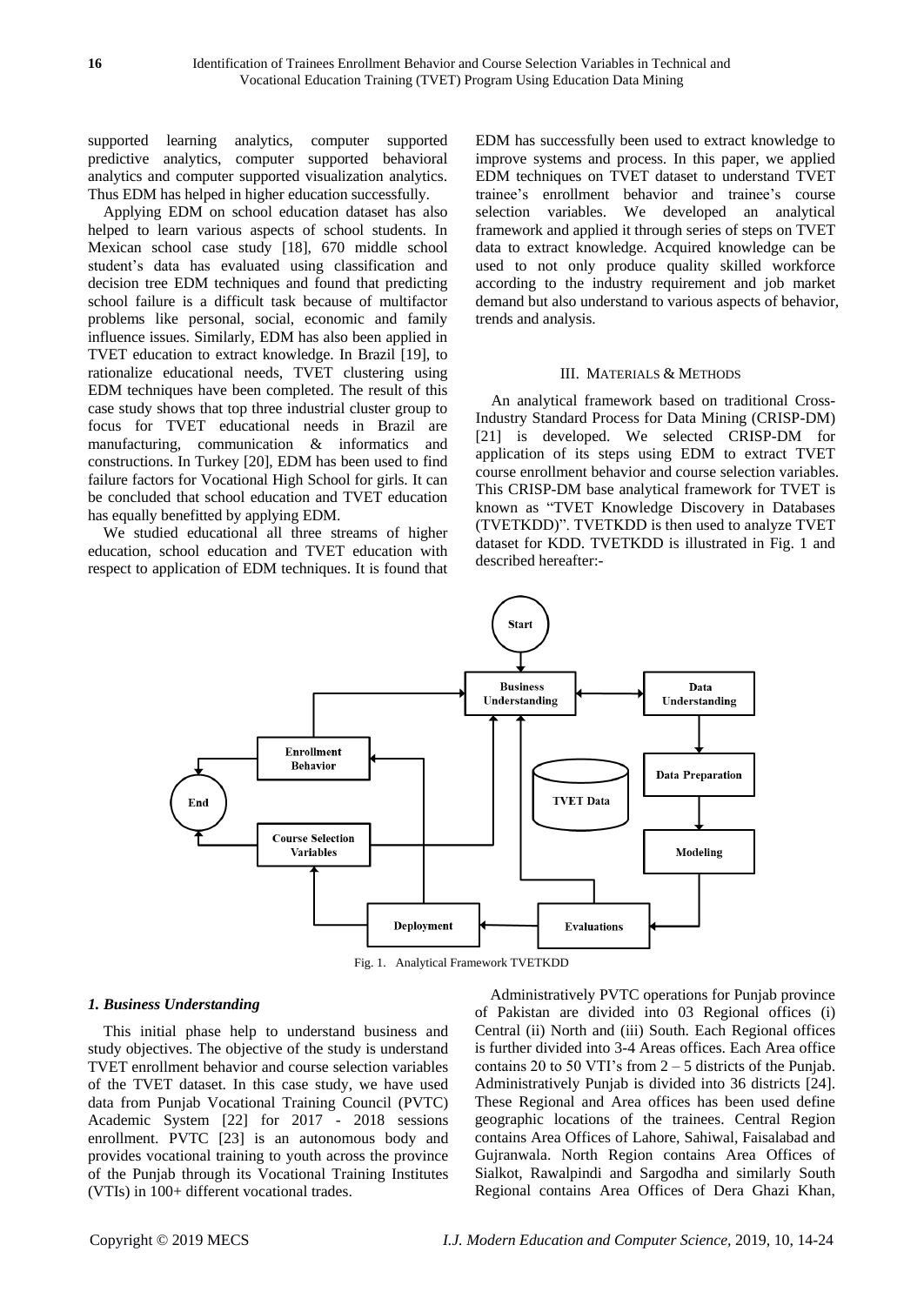Vehari & Bahawalpur. Each Area Office comprising districts of Punjab province are listed below:-

- 1. Lahore Area: District Lahore & Kasur
- 2. Sahiwal Area: District Sahiwal, Okara & Pakpattan
- 3. Faisalabad Area: District Faisalabad, Jhang, Chiniot & Toba Tek Singh
- 4. Gujranwala Area: District Gujranwala, Sheikhpura, Hafizabad & Nankana Sahib
- 5. Sialkot Area: District Sialkot, Narowal, Gujrat, Mandi Bahuddin & Jehlum
- 6. Rawalpindi Area: District Rawalpindi, Chakwal & Attock
- 7. Sargodha Area: District Sargodha, Khushab & Mianwali
- 8. Dera Ghazi Khan Area: District Dera Ghazi Khan, Bhakkar, Layyah, Muzaffargarh & Rajanpur
- 9. Vehari Area: District Vehari, Khanewal, Bahawalnagar & Lodhran
- 10. Bahawalpur Area: District Bahawalpur, Rahim Yar Khan & Multan.

#### *2. Data Understanding*

This phase of analytical framework understand data and prepare it for further processing. To get better insight of the data during applying data mining techniques, we perform few preprocessing of the collected dataset. PVTC academic system is an online web application which is developed using Microsoft ASP.NET and Microsoft SQL Server as backend database system. The system is centralized and hosted in datacenter environment for secure access to more than 450 remote users through internet. Data was extracted from PVTC Academic System database of Microsoft SQL Server tables. All relevant information was preprocessed transferred into single Microsoft Excel file called dataset "D" for further analysis. Single Excel file was used for KDD. Dataset "D", used in this case study has been clustered using "Computer Applications" trade category / industry group. PVTC uses 19 different trades category / industry group to segregate various vocational courses of TVET. The reason for selecting this trade category / industry group is that it contain enrollment data across Punjab in majority of training institutes. Table 1 shows summary of the dataset "D".

| Table 1. | DATASET "D" |
|----------|-------------|
|----------|-------------|

| <b>Description of Data</b>          | <b>Values</b> |
|-------------------------------------|---------------|
| No. of Categories / Industry Groups | 01            |
| No. of Trainees Admitted            | 7,426         |
| No. of VTI's                        | 167           |
| No. of Trades                       | 04            |

As shown in Table 1 that this data spread over 167 Vocational Training Institutes with the enrollment of 7,426 in four different trades. Table 2 shows data dictionary of dataset "D". As shown in the Table 2,

certificate id (certid) is primary key for the dataset and enrollment data contain all regions and areas enrollment. It also contain both genders, all qualifications, marital status and religion in it. Dataset "D" data dictionary is shown in Table 2.

Table 2. Data Dictionary of Dataset "D"

| <b>Attributes</b> | <b>Description</b>                      | <b>Values</b>                                                                                                    |
|-------------------|-----------------------------------------|------------------------------------------------------------------------------------------------------------------|
| ZOName            | <b>Region Name</b>                      | Central, North, South                                                                                            |
| AreaName          | Area Name                               | Faisalabad, Gujranwala,<br>Lahore, Sahiwal,<br>Rawalpindi, Sargodha,<br>Sialkot, Bahawalpur, D-G<br>Khan, Vehari |
| VTIName           | VTI Name                                | 167 Names of the various<br><b>Vocational Training</b><br>Institutes across Punjab                               |
| Certid            | Certificate ID                          | Unique ID for each trainee<br>for admission process                                                              |
| Gender            | <b>Trainee Gender</b>                   | Male, Female, Others                                                                                             |
| Religion          | Trainee<br>Religion                     | Islam, Christian, Hindu                                                                                          |
| MaritalStatus     | <b>Trainee Marital</b><br><b>Status</b> | Single, Married, Divorced,<br>Widow                                                                              |
| Oualification     | Trainee<br>Qualification                | Primary, Middle, Matric,<br>Intermediate, Bachelor,<br>Master                                                    |

#### *3. Data Preparation*

In this phase, data is prepared for further analysis. It was found that dataset "D" needs to be further explored based on trainee's qualification, gender, trade selection and age. To explore data distribution of dataset "D" function graph of continuous variables "Certid" was plotted. Data mining has been done using Orange Data Mining tool widgets. Orange is freeware data mining and machine learning tool [25]. We can see through precision bar of Fig. 2 that trainee's Certificate ID (Certid) is available in dataset "D" in all 10 area offices of PVTC



Fig. 2. Data Distribution of CertID across 10 Area Offices

of 03 regions. Fig. 2 shows that data dispersion of trainee's dataset is across all administrative areas of PVTC. This widespread will help us to get more accurate results during application of data mining techniques.

After initial data analysis it was found that attribute trainee's "age" is varying between 15 years to 35 years. Attribute trainee's "age" was further explored using data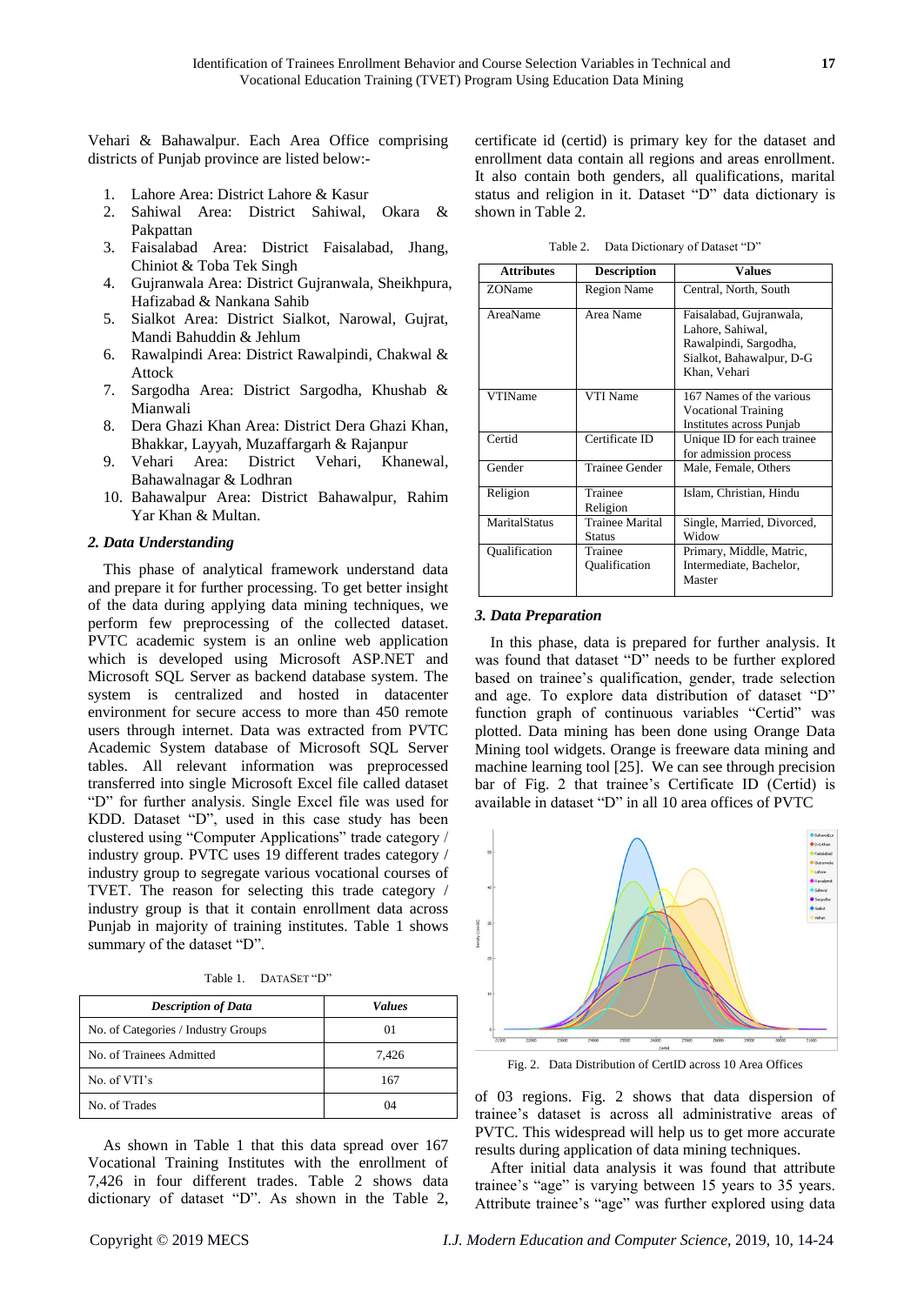visualization boxplot which has been shown in Fig. 3. Boxplot is standard way to display distribution of data on five number summary: minimum, first quartile, median, third quartile, and maximum [10].



Fig. 3. Boxplot of Trainee's Gender Wise Age

Trainee's age shown in Fig. 3 numerical values "age" was converted into categorical "Age Groups" to get better insight of the data. Age Groups categorical information rather than Age numerical value has been used in further data mining process. Age groups distribution has been shown in Table 3.

Table 3. Age Groups

| <b>Age Group Name</b> | <b>Age Group Description</b> |
|-----------------------|------------------------------|
| G1                    | Up to 15 Years               |
| G2                    | Between 16 Years to 20 Years |
| G3                    | Between 21 Years to 25 Years |
| G4                    | Between 26 Years to 30 Years |
| G5                    | Above 30 Years               |

Using data mining's data visualization technique we get some primary knowledge about the data. By using scatter plot on dataset "D", it has been found that majority of trainee's falls under age group "G2" and "G3". Fig. 4 scatter plot shows the detail of trainee's age groups gender wise. Similarly, Fig. 5 bar chart shows trainee's age group trade wise, Fig. 6 bar chart shows trainee's age groups zone wise, Fig. 7 bar chart shows trainee's age groups qualification wise. Scatter plot and bar charts are data visualization techniques for viewing data through graphical means [10]



Fig. 4. Scatterplot of Trainees Age Groups Gender Wise

Fig. 4 scatterplot shows male and female population across 05 age groups. As we can see that "G2" and "G3" age group contains majority of male and females population and contains more number of "certid" as compare to other groups. A small blue circle represent "Female" and red small cross represent "Male" population. Age Group "G4" is the third largest group and similarly age group "G5" and "G1" are fourth and fifth respectively age groups of dataset "D" scatterplot in Fig. 4.



Fig. 5. Bar chart of Trainee's Age Group Trade Wise

Fig. 5 bar chart shows the dataset "D" 04 trades age group's distribution. Age group "G1", "G4" and "G5" has low population. Age "G2" and "G3" population contains the major portion of in all four trades. In "Computer Application for Business" trade, age group "G3" has more population than age group "G2". Fig. 6 bar chart shows Region wise Age Group population. In Central Region, age group "G2" is more dominant as compare to other two regions. Similarly Age group "G4" is dominant in south regions. The overall trend of bar chart shows that in central Punjab majority of trainees join Vocational Training Institute (VTIs) between 14 to 20 years of age whereas in south Punjab majority of trainees join VTIs between 20 to 30 years of age.



Fig. 6. Bar chart of Trainee's Age Group Wise Zone Wise

Fig. 7 bar chart shows the dataset "D" 06 qualifications age group distribution. As shown in the graph that all middle and primary education population falls in age group "G2". This shows that majority of school drop-outs who joined VTI's are between 15 to 20 years of age. As education level goes high like matric, intermediated, bachelor and master age groups vary. In master level of education, majority of trainees falls in age group "G3" & "G4". Fig. 7 shows the all details.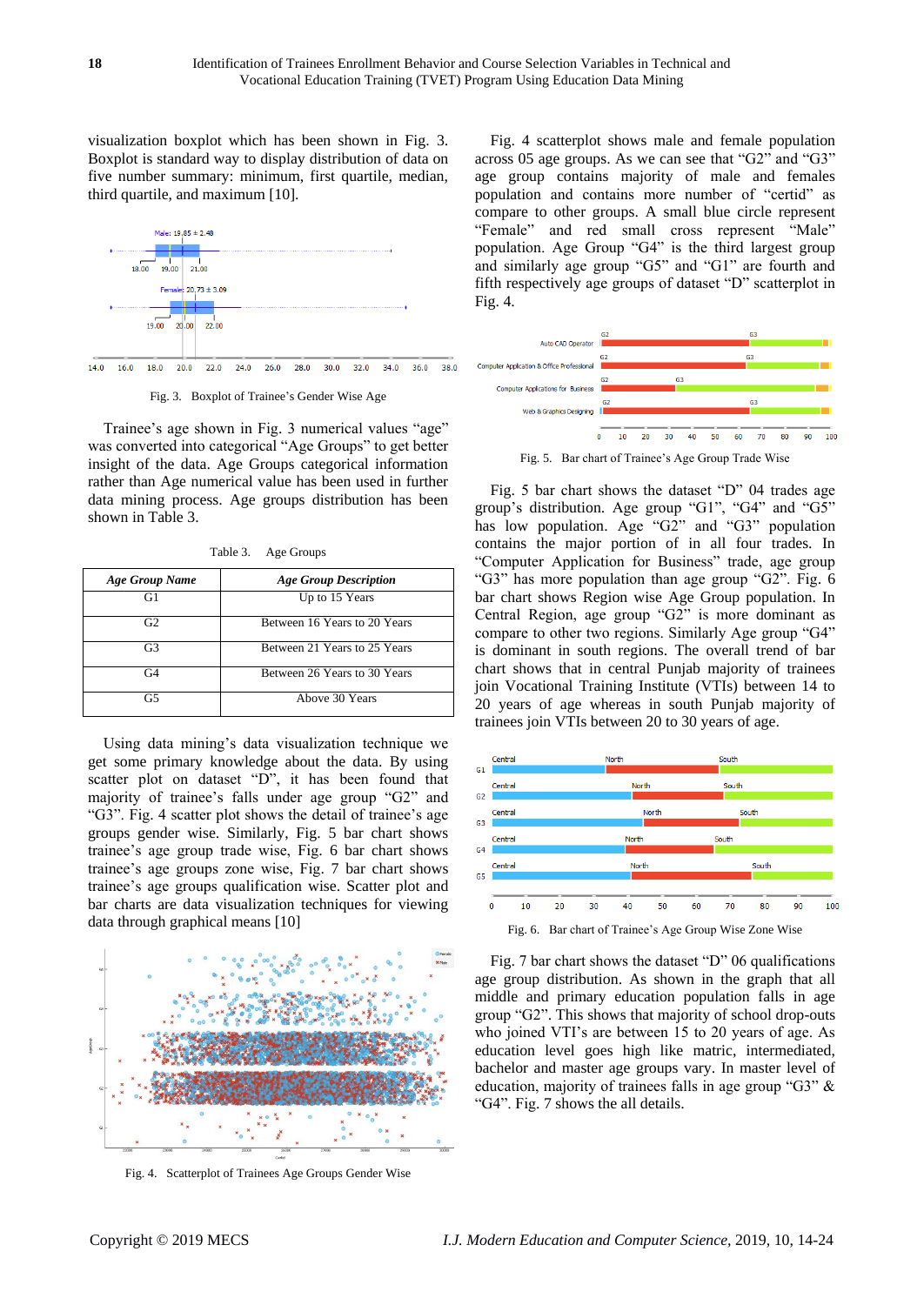

Fig. 7. Bar chart of Trainee's Trainee's Age Group Qualification Wise

## *4. Modeling*

In this phase we applied data mining techniques to discover interesting patterns and relationships The most common data mining tasks in Education Data Mining are association, classification, clustering [14]. In the following sections, these three techniques have been applied on TVET dataset "D" and results have been shown accordingly.

## *4.1 Association*

Association is data mining descriptive analysis technique. In association data mining we discover frequent items patterns and association rules [26]. In this case study initially we will find frequent items and then association rules for dataset "D". Frequent item patterns are used to check the frequency of items in transitions matrix. To find frequent items of dataset "D", following parameters has been set:-

- 1. Minimal Support : 2 %
- 2. Maximum no of itemsets: 10,000

Minimal support is minimal ratio of data instances that must support the itemset for it to be generated. Maximum number of instances are the limits for upward quantity of generated items. Itemset has been collapsed all. Fig. 8 shows the frequent itemset of dataset "D". As shown in Table 4 that frequent itemset support is available between 2.28 % – 85.48 % for qualification, trade name, Age Group, Area Name and Gender parameters.

To generate strong association rules in transition matrix "minimum support", "maximum number of itemsets" and "minimum confidence" are defined. Support is an indication of how frequently the itemset appears in the dataset. Confidence is an indication of how often the rule has been found to be true. To generated association rules for dataset "D", minimum support is set to 5%, minimum confidence is 50% and maximum number of itemsets are defined as 10,000. Association rules shown in Table 4, which has been sorted based on lift metrics. The most popular metrics to check the accuracy, correctness and interestingness of an association rule are support, confidence and lift [27].

Support, confidence and lift metrics are used in association mining [28] for data evaluation. Support is an indication of how frequent an item has appeared in the dataset. Confidence can be defined as the conditional probability among the items of an association rule on either-sides. Lift is ratio of support observed collectively to support being expected individually of items in an association rule; implies that items are independent in nature.

| Table 4. | Frequent Itemsets for Dataset "D" |
|----------|-----------------------------------|
|----------|-----------------------------------|

| <b>Itemsets</b>                                        | <b>Support</b> | $\frac{0}{0}$ |
|--------------------------------------------------------|----------------|---------------|
| Qualification=Matric                                   | 6348           | 85.48         |
| TradeName=Computer Application &                       | 6313           | 85.01         |
| <b>Office Professional</b>                             |                |               |
| $AgeGroup=G2$                                          | 4621           | 62.23         |
| Gender=Male                                            | 4079           | 54.93         |
| Gender=Female                                          | 3347           | 45.07         |
| $AgeGroup = G3$                                        | 2391           | 32.2          |
| AreaName=Sialkot                                       | 922            | 12.42         |
| AreaName=Gujranwala                                    | 897            | 12.08         |
| AreaName=Faisalabad                                    | 884            | 11.9          |
| Oualification=Intermediate                             | 856            | 11.53         |
| AreaName=Lahore                                        | 839            | 11.3          |
| AreaName=Vehari                                        | 810            | 10.91         |
| AreaName=D-G Khan                                      | 759            | 10.22         |
| AreaName=Bahawalpur                                    | 697            | 9.386         |
| AreaName=Rawalpindi                                    | 598            | 8.053         |
| TradeName=Web & Graphics Designing                     | 535            | 7.204         |
| AreaName=Sargodha                                      | 520            | 7.002         |
| AreaName=Sahiwal                                       | 500            | 6.733         |
| TradeName=Auto CAD Operator                            | 408            | 5.494         |
| $AgeGroup=G4$                                          | 299            | 4.026         |
| Oualification=Bachelor                                 | 204            | 2.747         |
| TradeName=Computer Applications for<br><b>Business</b> | 170            | 2.289         |

Table 5. Association Rules for Dataset "D"

| <b>Antecedent</b>                  | Supp. | Lift | Conf. |
|------------------------------------|-------|------|-------|
| AgeGroup=G2, Qualification=Matric, | 0.059 | 1.18 | 1     |
| AreaName=Vehari                    |       |      |       |
| TradeName=Computer Application &   |       |      |       |
| Office Professional,               | 0.056 | 1.17 | 0.64  |
| Qualification=Matric, AreaName=D-G |       |      |       |
| Khan                               |       |      |       |
| AgeGroup=G2, Qualification=Matric, | 0.055 | 1.16 | 0.99  |
| AreaName=Faisalabad                |       |      |       |
| TradeName=Computer Application &   |       |      |       |
| Office Professional,               | 0.062 | 1.14 | 0.71  |
| Oualification=Matric, AreaName=D-G |       |      |       |
| Khan                               |       |      |       |
| TradeName=Computer Application &   |       |      |       |
| Office Professional,               | 0.055 | 1.13 | 0.71  |
| Qualification=Matric,              |       |      |       |
| AreaName=Faisalabad                |       |      |       |
| TradeName=Computer Application &   |       |      |       |
| Office Professional, AgeGroup=G2,  | 0.055 | 1.13 | 0.97  |
| AreaName=Sialkot                   |       |      |       |
| TradeName=Computer Application &   |       |      |       |
| Office Professional.               | 0.29  | 1.13 | 0.7   |
| Qualification=Matric, Gender=Male  |       |      |       |
| TradeName=Computer Application &   |       |      |       |
| Office Professional.               | 0.059 | 1.11 | 0.69  |
| Qualification=Matric,              |       |      |       |
| AreaName=Vehari                    |       |      |       |
| AgeGroup=G2, Qualification=Matric, | 0.203 | 1.11 | 0.94  |
| Gender=Female                      |       |      |       |
| TradeName=Computer Application &   |       |      |       |
| Office Professional, AgeGroup=G2,  | 0.29  | 1.11 | 0.94  |
| Gender=Male                        |       |      |       |
| AgeGroup=G2, Qualification=Matric, | 0.062 | 1.1  | 0.94  |
| AreaName=D-G Khan                  |       |      |       |
| TradeName=Computer Application &   |       |      |       |
| Office Professional, AgeGroup=G2,  | 0.062 | 1.1  | 0.94  |
| AreaName=D-G Khan                  |       |      |       |
| Qualification=Matric, Gender=Male, | 0.056 | 1.1  | 0.93  |
| AreaName=D-G Khan                  |       |      |       |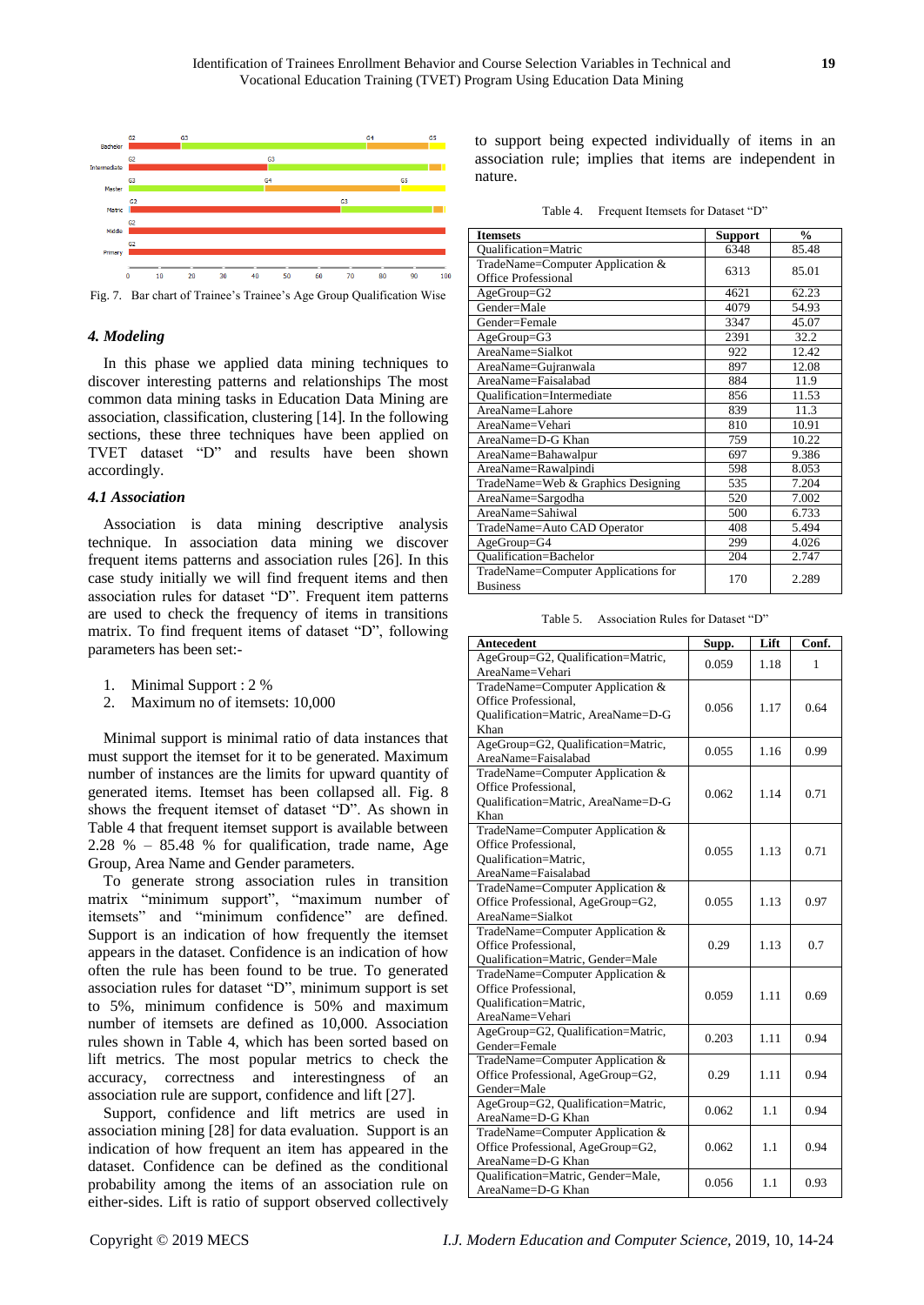| TradeName=Computer Application &   |       |      |      |
|------------------------------------|-------|------|------|
| Office Professional, AgeGroup=G2,  | 0.056 | 1.09 | 0.93 |
| AreaName=Gujranwala                |       |      |      |
| AgeGroup=G3, Qualification=Matric, | 0.104 | 1.08 | 0.92 |
| Gender=Female                      |       |      |      |
| TradeName=Computer Application &   |       |      |      |
| Office Professional, Gender=Male,  | 0.056 | 1.08 | 0.92 |
| $AreaName = D - G$ Khan            |       |      |      |
| TradeName=Computer Application &   |       |      |      |
| Office Professional, AgeGroup=G2,  | 0.29  | 1.07 | 0.59 |
| <b>Oualification=Matric</b>        |       |      |      |
| TradeName=Computer Application &   |       |      |      |
| Office Professional, AgeGroup=G2,  | 0.203 | 1.05 | 0.9  |
| Gender=Female                      |       |      |      |
| TradeName=Computer Application &   |       |      |      |
| Office Professional, AgeGroup=G2,  | 0.055 | 1.03 | 0.88 |
| AreaName=Faisalabad                |       |      |      |
| TradeName=Computer Application &   |       |      |      |
| Office Professional, AgeGroup=G2,  | 0.059 | 1.02 | 0.87 |
| AreaName=Vehari                    |       |      |      |
| TradeName=Computer Application &   |       |      |      |
| Office Professional.               | 0.055 | 1.01 | 0.63 |
| Oualification=Matric,              |       |      |      |
| AreaName=Sialkot                   |       |      |      |

## *4.2 Clustering*

Clustering is data mining technique which help in grouping similar objects [29]. It partition data based on similarity of data. Clustering method is divided into two groups: hierarchical clustering and partitional clustering [30]. We have applied hierarchical clustering on dataset "D" because we want to combine data object into bigger cluster to understand various data group available in dataset "D". Hierarchical clustering is mapped on scatter plot graph to view various cluster of dataset. Fig. 8 shows the PVTC Area office wise age group cluster using "certid" data field. As shown in Fig. 8 that clustering is available in all 10 area offices with the majority of the trainees fall into age group "G2" & "G3". Third largest group cluster is "G4". Area office Sahiwal shows no enrollment in age group "G5". There are very few enrollment in age group "G1". Fig. 9 shows trade wise age group clusters. Fig. 9 shows that "Computer Application & Office Professional" trade is heavily filled with trainees age groups "G2" and "G3" whereas other three trades have mixed enrollments.



Fig. 8. Scatterplot of hierarchical clustering for Area Wise Age Group Certid Cluster



Fig. 9. Scatterplot of hierarchical clustering for Trade Wise Age Group Certid Clusters

Fig. 10 shows scatter plot graph cluster based on trade and qualification wise. As shown in Fig. 10 that majority of trainees qualification fall in all four trades are matric level and above. There are few trainees which are master level education in "Computer Application and Office Professional" and "Computer Application for Business trade". Looking at "Computer Application for Business trade" we can see that majority of trainees qualification is intermediate rather than matric. In "Web & Graphics Designing" trade trainee's fallen between matric and Bachelor qualification. Trade "Computer Application & Office Professional" cluster population shows that this trade is popular amongst all qualification age groups.



Fig. 10. Scatterplot of hierarchical cluster for Tradewise qualification wise.

#### *4.3 Classification*

Classification is data mining technique that help to find groups or classes into the dataset [31]. To apply classification dataset "D" was sliced into test and training data. From Dataset "D" total 7,426 records, 20% i.e. 1,486 records were taken as test data whereas 5,914 records were taken as training data. After splitting test and train data, classification algorithms Decision Tree, Random Forest, Neural Network and Na ve Bays were applied on dataset to test and train data. All four algorithms were applied using data mining tool Orange "Test and Score" widgets. Table 6 shows score results of "Test data" and Table 7 shows score results of "Training data".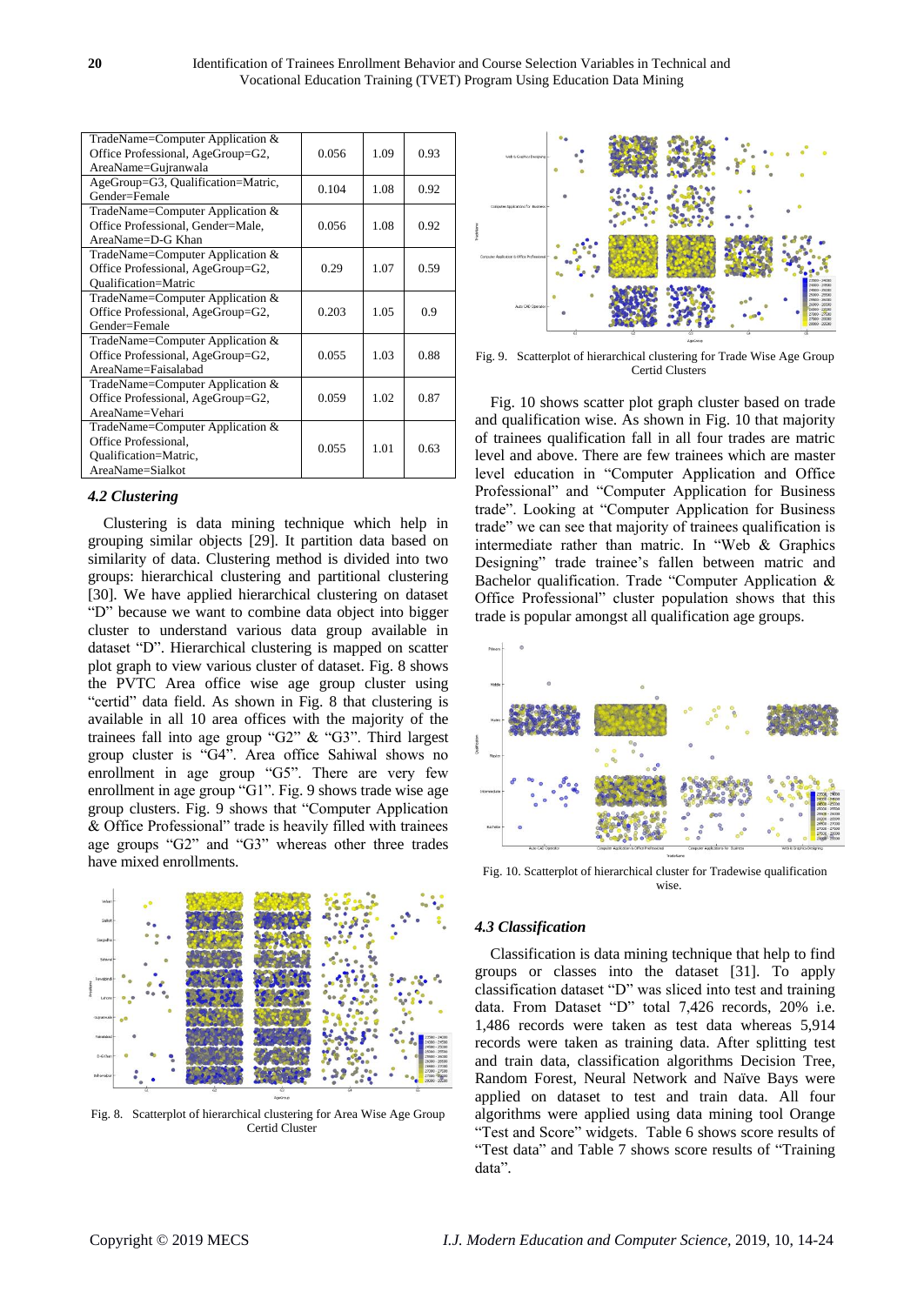| Method                | <b>AUC</b> | CA    | F1    | <b>Precisio</b><br>n | Recall |
|-----------------------|------------|-------|-------|----------------------|--------|
| Tree                  | 0.618      | 0.848 | 0.779 | 0.747                | 0.848  |
| <b>Random Forest</b>  | 0.629      | 0.848 | 0.780 | 0.830                | 0.848  |
| <b>Neural Network</b> | 0.603      | 0.848 | 0.779 | 0.849                | 0.848  |
| Na ve Bayes           | 0.589      | 0.848 | 0.779 | 0.812                | 0.848  |

Table 6. Score Result of Test Data

Table 7. Score Result of Training Data

| Method                | <b>AUC</b> | CA    | F1    | <b>Precisio</b><br>n | <b>Recall</b> |
|-----------------------|------------|-------|-------|----------------------|---------------|
| Tree                  | 0.618      | 0.848 | 0.779 | 0.747                | 0.848         |
| <b>Random Forest</b>  | 0.627      | 0.848 | 0.779 | 0.762                | 0.848         |
| <b>Neural Network</b> | 0.601      | 0.848 | 0.779 | 0.849                | 0.848         |
| Na ive Bayes          | 0.589      | 0.848 | 0.779 | 0.812                | 0.848         |

As shown in Table 6 and Table 7 that Random Forest algorithm has shown high value of classifier as compared to other algorithms in Area Under Cover (AUC). AUC is used to measure the accuracy under the Receiver Operating Characteristic (ROC) curve. AUC predicted value is between 0 and 1. Higher value of AUC shows better performance of the classifier. Classification Accuracy (CA) is the proportion of correctness of the classified. In our case study, CA for test data & training data for all algorithms accuracy is the same. F1 score is the weighted average of precision and recall. F1 score for out model both dataset is almost the same. Precision is the ratio of correctly predicted positive. Recall is the ratio of correctly predicted positive observations to the all observations in the actual class – yes. In our case study all algorithms values for test and training data are same positive.

#### *5. Evaluation*

In this phase, we evaluated classifier model which we have built and tested during modeling phase. We used four algorithms of our dataset to test our classifier. We map four algorithms i.e. Decision Tree, Random Forest, Neural Network and Naïve Bays on ROC curve to evaluate. As shown from Fig. 11 to Fig. 14 that all for four different trades, ROC for Computer Application for Business trade is True Positive. ROC True positive toward upper left corner shows the higher overall accuracy [32]. These overall results of all four trade's shows that our classifier accuracy is true positive but vary in all trades. Details are shown from Fig. 11 to Fig. 14.



Fig. 11. ROC Curve for AutoCad Trade



Fig. 12. ROC Curve for Computer Application for Business Trade



Fig. 13. ROC Curve for Computer Application Office Professional Trade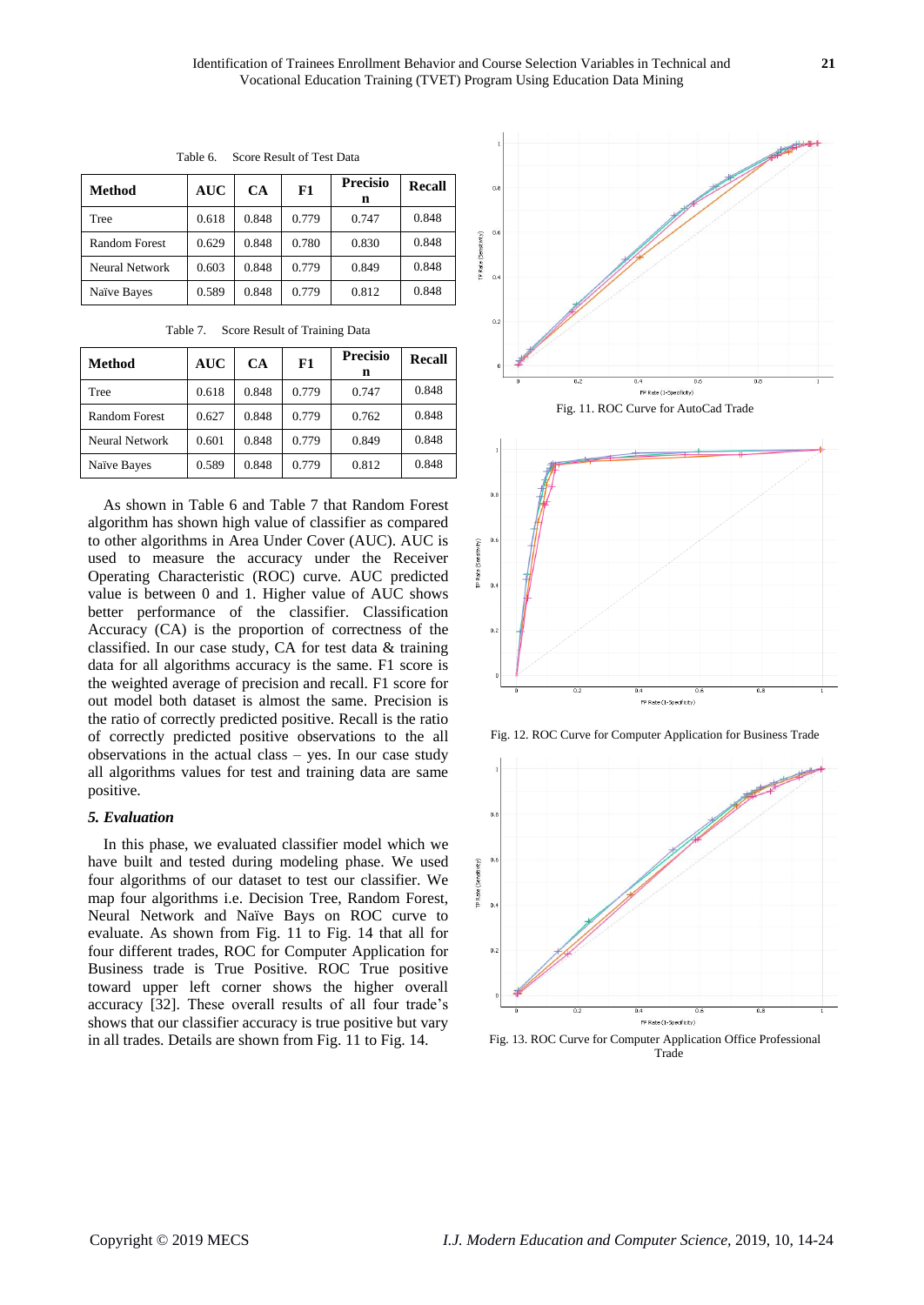

Fig. 14. ROC Curve for Web Graphics Designing Trade

Confusion matrix is another measure for performance of classifier model [33]. Confusion matrix for corrective predictions is shown in Table 8. As shown in the Table 8, classifier has accurately predicted for Computer application for business trade.

|                                                                   | <b>AutoCA</b><br>D<br>Operator | Computer<br><b>Applicatio</b><br>n & Office<br><b>Profession</b><br>al | Computer<br><b>Applicatio</b><br>ns for<br><b>Business</b> | Web &<br>Graphic<br>s<br><b>Designin</b><br>g |
|-------------------------------------------------------------------|--------------------------------|------------------------------------------------------------------------|------------------------------------------------------------|-----------------------------------------------|
| <b>Auto CAD</b><br>Operato                                        | $\theta$                       | 337                                                                    | 0                                                          | 0                                             |
| Computer<br><b>Application</b><br>& Office<br><b>Professional</b> | $\Omega$                       | 5029                                                                   | 0                                                          | $\Omega$                                      |
| Computer<br><b>Applications</b><br>for Business                   | $\Omega$                       | 141                                                                    | $\Omega$                                                   | $\Omega$                                      |
| Web &<br><b>Graphics</b><br><b>Designing</b>                      | 0                              | 433                                                                    | 0                                                          | 0                                             |

#### *6. Deployment*

In this phase of framework, we concluded our analysis results which we have acquired during different phases of analytical framework TVETKDD. Results are shown in two sections. Section 1 contain course selection variables which plays important role in TVET course selection. We can use these variables to monitor and control TVET required and produced skilled workforce. Section 7 contains trainee's enrollment behavior. This enrollment behavior can be used to not only understand existing TVET enrollment trend but also for equal distribution of resources and opportunities. Both sections details are given hereafter:-

## *7. Course Selection Variables*

During applying frequent itemset of association mining, we found that "Age Groups", "Qualification", "Gender", "Religion" and "Marital Status" are potential variables which can plays important role in TVET course selection for Punjab youth. Table 3 shows that TVET course

selection variables, their influencing factors and factor % ages. Details are shown in Table 9.

Table 9. TVET Course Selection Variable & Factors

| Variable<br><b>Name</b> | <b>Factors</b>                                                                                                                             | Factor % age                          |
|-------------------------|--------------------------------------------------------------------------------------------------------------------------------------------|---------------------------------------|
| Age Groups              | G2 $(16 - 20$ Years)                                                                                                                       | 62.23 %                               |
|                         | G3 $(21 - 25$ Years)                                                                                                                       | 32.20 %                               |
|                         | G4 (26 - 30 Years)                                                                                                                         | 4.07 %                                |
| Qualification           | Matric                                                                                                                                     | 85.48%                                |
|                         | Intermediate                                                                                                                               | 11.53 %                               |
|                         | <b>Bachelor</b>                                                                                                                            | 2.74 %                                |
| Gender                  | Male                                                                                                                                       | 54.93 %                               |
|                         | Female                                                                                                                                     | 45.07 %                               |
| <b>Trade Name</b>       | Computer Application &<br>Office Professional<br>Web Graphics Designing<br>AutoCAD Operator<br><b>Computer Application</b><br>for Business | 85.01 %<br>7.24 %<br>5.49 %<br>2.29 % |
| Religion                | Muslim                                                                                                                                     | 99.93 %                               |
|                         | Non-Muslim                                                                                                                                 | 0.07%                                 |
| Marital                 |                                                                                                                                            |                                       |
| <b>Status</b>           | Single                                                                                                                                     | 99.13 %                               |
|                         | Married / Others                                                                                                                           | 0.87 %                                |

#### *8. Enrollment Behaviors*

In this section, we have concluded TVET trainee's enrollment behavior which we have acquired during phases of analytical framework TVETKDD. Application of association rules help us to find that  $AgeGroup = "G2"$ and Qualification = "Matric" has strongest association in our dataset. Similarly, Computer Application & Office Professional trade and Matric qualification has strong association in Area Faisalabad and D-G Khan. In clustering application, we found that  $G2 \& G3$  age group has strong cluster in all four trades and Area Offices of

Table 10. Geographic Enrollement Trends

| Punjab – Pakistan Districts 10 Groups                                 | $%$ of<br><b>Enrollment</b> |
|-----------------------------------------------------------------------|-----------------------------|
| District Faisalabad, Jhang, Chiniot & Toba Tek<br>Singh               | 11.90 %                     |
| District Gujranwala, Sheikhpura, Hafizabad &<br>Nankana Sahib         | 12.08 %                     |
| District Lahore & Kasur                                               | 11.30 %                     |
| District Sahiwal, Okara & Pakpattan                                   | 6.73 %                      |
| District Rawalpindi, Chakwal & Attock                                 | 8.05 %                      |
| District Sargodha, Khushab & Mianwali                                 | 7.00 %                      |
| District Sialkot, Narowal, Gujrat, Mandi<br>Bahuddin & Jehlum         | 12.42 %                     |
| District Bahawalpur, Rahim Yar Khan &<br>Multan.                      | 9.39 %                      |
| District Dera Ghazi Khan, Bhakkar, Layyah,<br>Muzaffargarh & Rajanpur | 10.22 %                     |
| District Vehari, Khanewal, Bahawalnagar &<br>Lodhran                  | 10.91 %                     |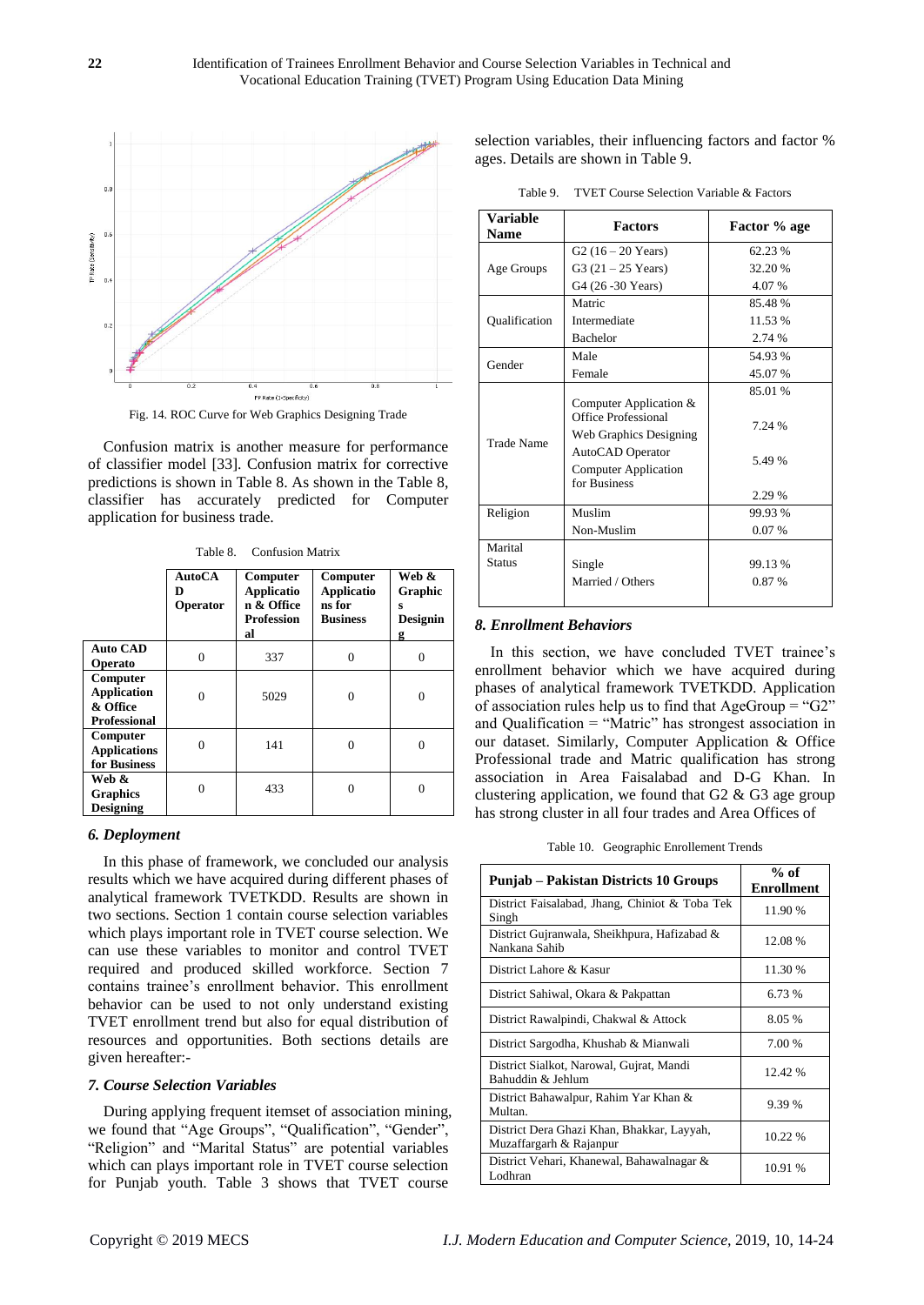the dataset. Summary of the extracted demographic enrollment behavior is shown Table 9. As shown the Table 9 that dataset "D" enrollment of 42.01 % is from central Punjab, 27.47 % is from north Punjab and 30.51 % is from south Punjab. Segregation of Punjab in Table 10 is done on the basis PVTC Regional structure.

### IV. CONCLUSION AND DISCUSSION

In this paper we have analyzed TVET actual enrollment data of TVET training provider organization of Punjab, Pakistan. The aim of this analysis was to understand TVET course selection variables and enrollment behavior so that these variables and enrollment behavior can be used monitor and control required and produced TVET skilled workforce. We developed an analytical framework TVETKDD, which we applied in series of steps to extract knowledge. We found that 99.75 % TVET workforce minimum education level is Matric or above. 94.43 % age group of TVET trainees are between  $16 - 25$  years of age. This is very healthy sign that youth is engaged in learning TVET skills to support their families. 42.01 % enrollments in TVET courses is from Central Punjab. This shows that more efforts are needed in north and south Punjab – Pakistan to promote TVET education. 54 % Male and 45 % Females ratio of TVET trainees including remote areas of Punjab is positive indicator as far as gender is concerned.

In conclusion, we can sum up that trainee's 'age group', 'qualification', 'gender', 'religion' and 'marital status' are potential variables which can play important role in TVET course selection. Similarly, overall TVET enrollment behavior indicates that youth is engaged in TVET training and seeking opportunities for employment and entrepreneurship. Now, it is the duty of provincial & federal government authorities to not only provide employment opportunities to them but also ensure equal distribution of resources to provide training opportunities.

We have evaluated TVET data for one industrial group of TVET training organization. Developed analytical framework TVETKDD can be used to apply on bigger TVET dataset to get more accurate results. EDM has successfully been used in higher education and school education previously. Now applying EDM on TVET dataset has helped to improve coordination between funding organizations, TVET training provides and industry. Extracted enrollment behavior and course selection variables knowledge can be used to controlled supply of skilled workforce for national and international market by funding organization like government agencies, skilled enhancement projects and international donors like UNICEF, GIZ, USAID by funding only industry required skilled TVET courses.

### **REFERENCES**

[1] O. Q. Essel, E. Agyarkoh, M. S. Sumaila, and P. D. Yankson, "TVET stigmatization in developing countries: reality or fallacy," *European Journal of Training and Development Studies*, vol. 1, no. 1, pp. 27–42, 2014.

- [2] UNESCO-UNEVOC, "Technical and Vocational Education and Training (TVET) Challenges and Priorities in Developing Countries - Google Search," Mar-2018. [Online]. Available: http://www.unevoc.unesco.org/eforum/TVET\_Challenges\_and\_Priorities\_in\_Developing\_ Countries.pdf. [Accessed: 22-Mar-2018].
- [3] P. Descy and M. Tessaring, *The value of learning: evaluation and impact of education and training: third report on vocational training research in Europe: synthesis report*. Office for official publications of the European Communities, 2005.
- [4] "GIZ Expertise. Start." [Online]. Available: https://www.giz.de/expertise/html/index.html. [Accessed: 23-Apr-2018].
- [5] R. Carr and K. Scarim, "Delivering a world where every pregnancy is wanted every childbirth is safe and every young person's potential is fulfilled," p. 52.
- [6] S. Nooruddin, "Technical and Vocational Education and Training for Economic Growth in Pakistan," *Journal of Education and Educational Development*, vol. 4, no. 1, pp. 130–141, May 2017.
- [7] "Navttc National Vocational & Technical Training Commission (NAVTTC), Pakistan," 2018. .
- [8] "Comparative Analysis of TVET Sector in Pakistan." [Online]. Available: http://www.skillingpakistan.org/. [Accessed: 29-Mar-2019].
- [9] R. A. Huebner, "A Survey of Educational Data-Mining Research.," *Research in higher education journal*, vol. 19, 2013.
- [10] J. Han, J. Pei, and M. Kamber, *Data mining: concepts and techniques*. Elsevier, 2011.
- [11] B. Bakhshinategh, O. R. Zaiane, S. ElAtia, and D. Ipperciel, "Educational data mining applications and tasks: A survey of the last 10 years," *Educ Inf Technol*, vol. 23, no. 1, pp. 537–553, Jan. 2018.
- [12] G. Shmueli, P. C. Bruce, I. Yahav, N. R. Patel, and K. C. Lichtendahl Jr, *Data mining for business analytics: concepts, techniques, and applications in R*. John Wiley & Sons, 2017.
- [13] M. Berland, R. S. Baker, and P. Blikstein, "Educational Data Mining and Learning Analytics: Applications to Constructionist Research," *Tech Know Learn*, vol. 19, no. 1–2, pp. 205–220, Jul. 2014.
- [14] A. El-Halees, "Mining students data to analyze e-Learning behavior: A Case Study," 2009.
- [15] M. Agaoglu, "Predicting instructor performance using data mining techniques in higher education," *IEEE Access*, vol. 4, pp. 2379–2387, 2016.
- [16] V. Gramoli *et al.*, "Mining autograding data in computer science education," in *Proceedings of the Australasian Computer Science Week Multiconference*, 2016, p. 1.
- [17] H. Aldowah, H. Al-Samarraie, and W. M. Fauzy, "Educational data mining and learning analytics for 21st century higher education: A review and synthesis," *Telematics and Informatics*, vol. 37, pp. 13–49, Apr. 2019.
- [18] C. Márquez-Vera, C. R. Morales, and S. V. Soto, "Predicting school failure and dropout by using data mining techniques," *IEEE Revista Iberoamericana de Tecnologias del Aprendizaje*, vol. 8, no. 1, pp. 7–14, 2013.
- [19] P. N. Marra, "Identifying educational needs by rationalising TVET industry clusters in Brazil," p. 19.
- [20] O. Deperlioglu and F. S. Birtil, "Analysis of Girls Vocational High School Students' Academic Failure Causes with Data Mining Techniques," *The Anthropologist*, vol. 23, no. 3, pp. 505–512, Mar. 2016.
- [21] R. Wirth, "CRISP-DM: Towards a standard process model for data mining," in *Proceedings of the Fourth*